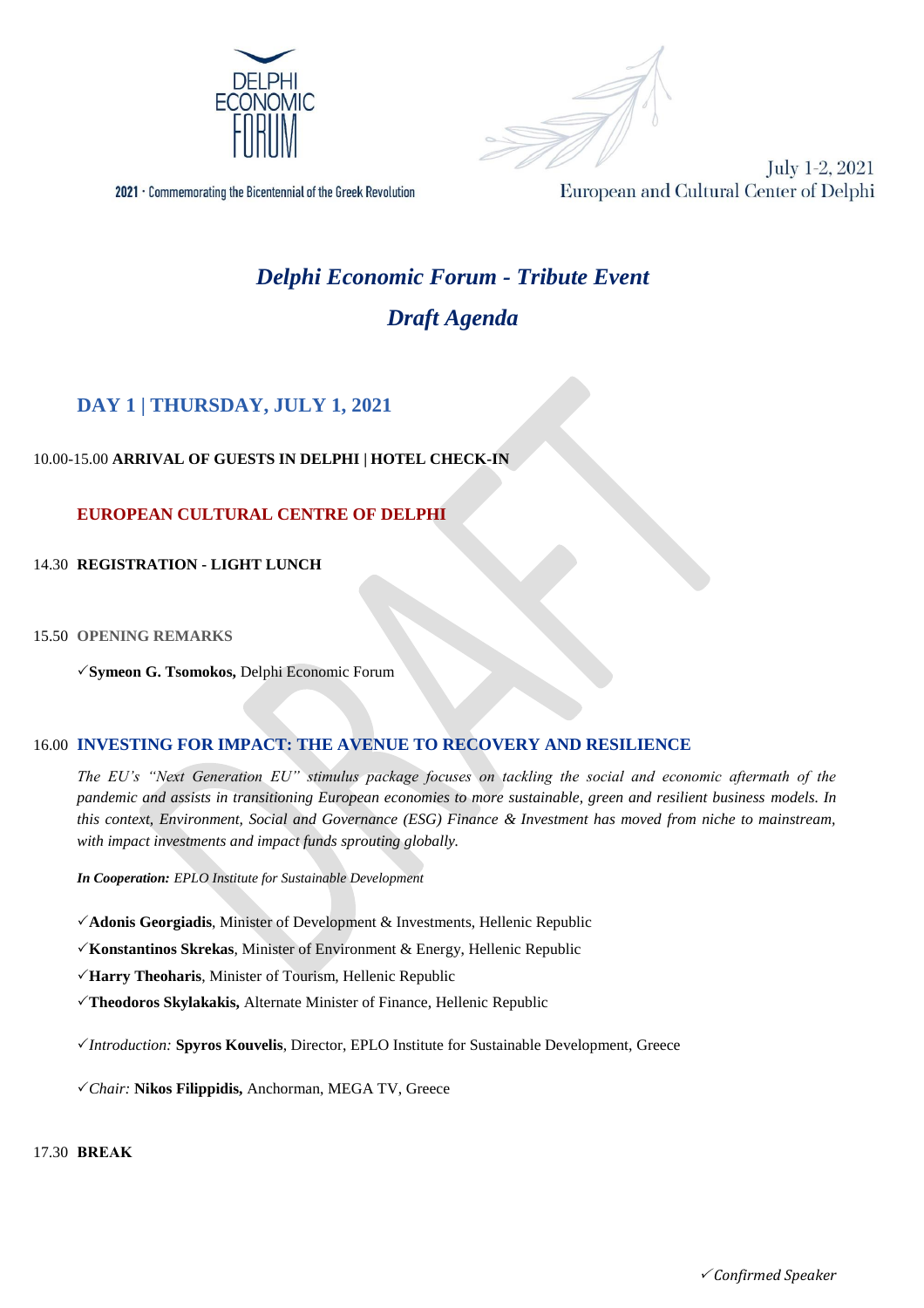



2021 • Commemorating the Bicentennial of the Greek Revolution

# **DAY 1 | THURSDAY, JULY 1, 2021**

## **EUROPEAN CULTURAL CENTRE OF DELPHI**

## 17.45 **FIRESIDE CHAT NATIONAL STRATEGY FOR ADMINISTRATIVE REFORM**

*How can we establish an independent, effective and functional public administration that responds to the needs of society and offers high quality services to citizens and businesses?*

**Makis Voridis**, Minister of Interior, Hellenic Republic

*Chair:* **Lena Paraskeva**, Journalist, Star Channel Central Greece

#### 18.10 **FIRESIDE CHAT**

# **REGIONAL DEVELOPMENT AND CIRCULAR ECONOMY: THE ROLE OF REGIONS in the POST-COVID era**

*The role of regional authorities in the transition to a circular economy: How the LRAs should prepare effective solutions making use of available funds for circular economy in order to achieve waste separation, reach near-zero landfilling and waste incineration, favouring reuse and recycling and reduce Europe's material footprint.* 

**George Patoulis,** Governor, Region of Attica, Greece

*Chair:* **Lena Paraskeva**, Journalist, Star Channel Central Greece

## 18.30 **INDUSTRY – ESG AS A BUSINESS MODEL AND ITS RELATION WITH RECOVERY & RESILIENCE**

*As ESG Finance and Investment is gaining mainstream attraction, businesses have to transition to verifiable, sustainable business models. What are the best practices to share from specific industries? How can we move from marketing practices and CSR 101 to fully-fledged ESG compliant companies that make good? What is the Greek and international experience?*

*In Cooperation: EPLO Institute for Sustainable Development*

**Alexis Patelis,** Chief Economic Advisor to Greece's Prime Minister, Hellenic Republic

**Christos Harpantidis,** President & CEO, Papastratos; MD EU South East Cluster, Philip Morris International

**Simos Anastasopoulos,** President, The Council of Competitiveness of Greece; Chairman & CEO, Petsiavas, Greece

**Nikos Vettas**, General Director, Foundation for Economic and Industrial Research (IOBE), Greece

**Spyros Kintzios,** Business Development & Corporate Affairs, Uni-Pharma, Greece

*Chair:* **Spyros Kouvelis**, Director, EPLO Institute for Sustainable Development, Greece

19.40 **END OF SESSIONS**

#### **DELPHI AMALIA HOTEL**

#### 20.30 **RECEPTION FOR ALL GUESTS | AWARDS TO SPONSORS**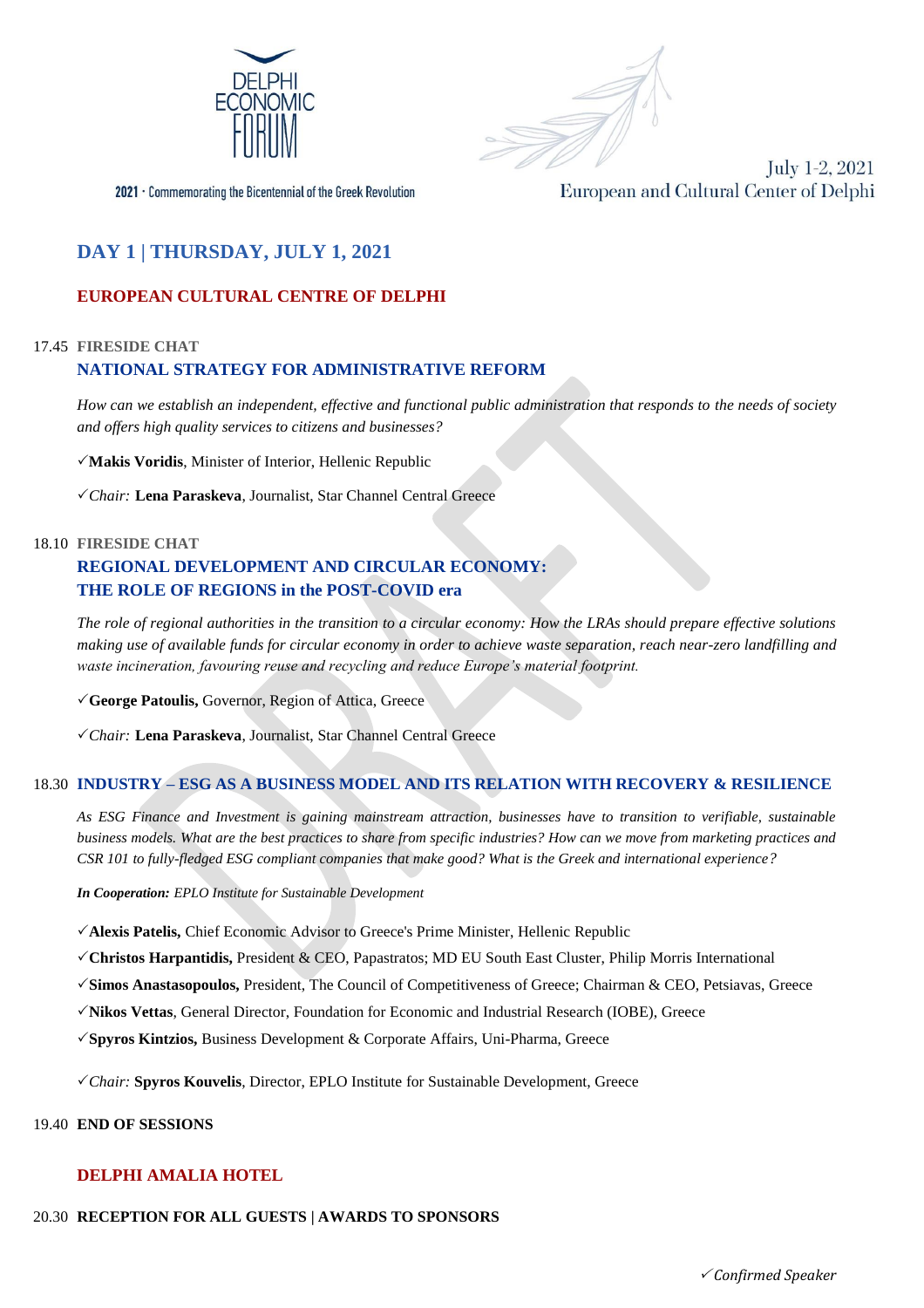



2021 • Commemorating the Bicentennial of the Greek Revolution

# **DAY 2 | FRIDAY, JULY 2, 2021**

# **EUROPEAN CULTURAL CENTRE OF DELPHI**

#### 09.30 **FIRESIDE CHAT**

# **MACROECONOMIC PROSPECTS OF THE GREEK ECONOMY**

*After more than 10 years of instability and insecurity, and braving through two consecutive crises topped by the pandemic, the Greek economy is set to rebound strongly in 2021, raising hopes for a more stable and long-term expansion in the future. What are the defining factors for this to materialize? How dependent this expansion is to the EU stimulus package?* 

**Christos Staikouras,** Minister of Finance, Hellenic Republic

*Chair:* **Ilias Siakantaris**, Anchorman, ERT, Greece

#### 10.00 **FIRESIDE CHAT**

#### **PUTTING THE HOUSE IN ORDER:**

## **GREECE'S "EUROPEAN" STRUGGLE FOR AN EFFICIENT & HUMANE RESPONSE TO MIGRATION**

*Greece has been at the epicentre of the refugee and migration crisis in Europe. How is Greece managing the effort to provide shelter to people fleeing persecution while at the same time protecting EU borders? Is there a "golden" solution that appeals to both our humanitarian ideals and our need for security?*

**Panagiotis Mitarachi,** Minister of Migration and Asylum, Hellenic Republic

*Chair:* **Maria Nikoltsiou**, Journalist, Anchorwoman, Alpha TV, Greece

#### 10.30 **FIRESIDE CHAT**

**Lina Mendoni**, Minister of Culture and Sports, Hellenic Republic

*Chair:* **Makis Provatas**, Journalist, Athens Voice, Greece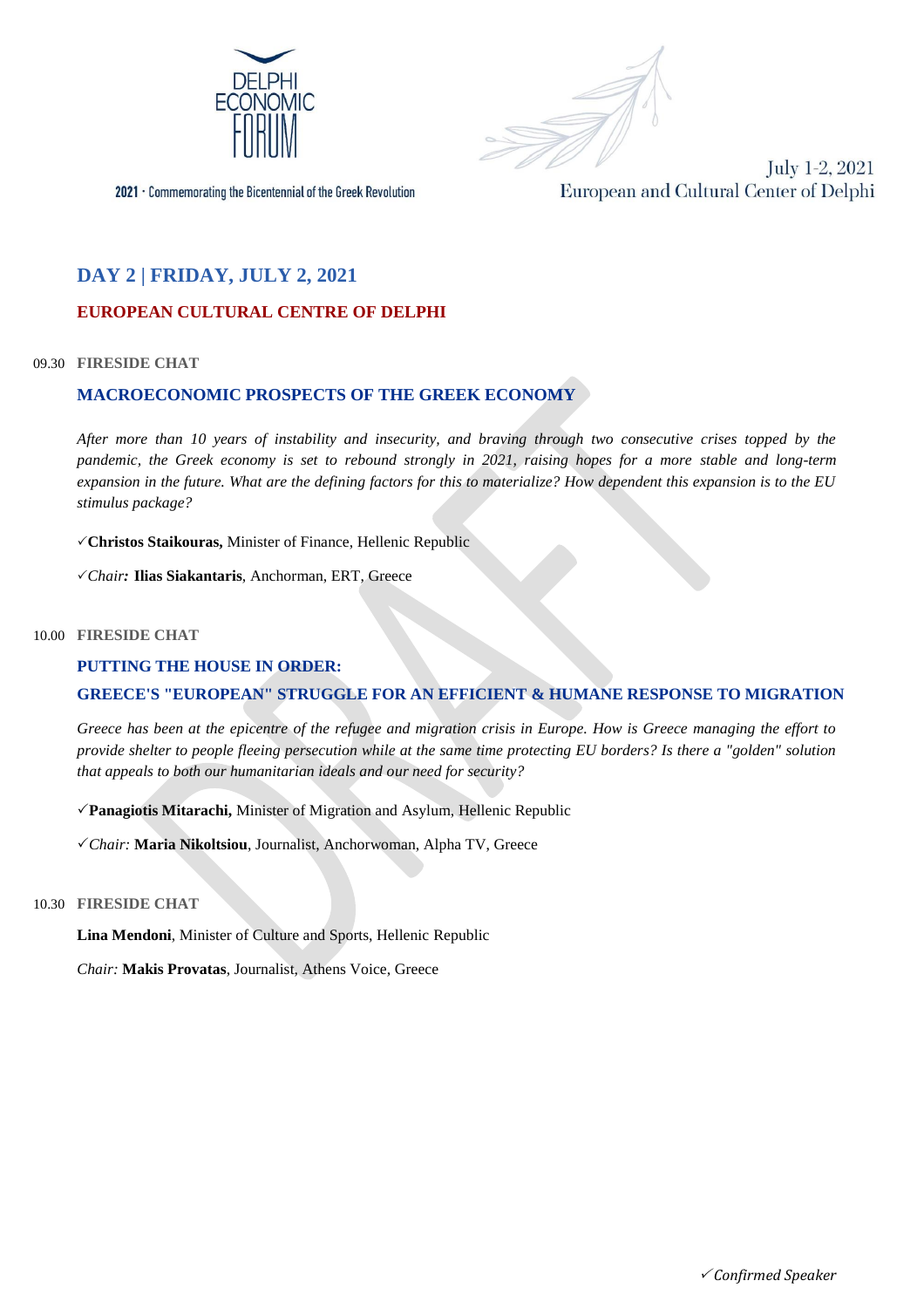



2021 • Commemorating the Bicentennial of the Greek Revolution

# **DAY 2 | FRIDAY, JULY 2, 2021**

# **EUROPEAN CULTURAL CENTRE OF DELPHI**

## 11.00 **BETWEEN STATES OF MATTER – COMPETITION AND COOPERATION**

*Transatlantic leaders seem to have come to a common conclusion: the world's liberal democracies are facing a new systemic competition. While they support a joint strategy for dealing with their autocratic challengers by strengthening cooperation with each other, they are only at the beginning of thinking about the best way to compete where they must – and to cooperate with competitors where they can.*

*In Cooperation: Munich Security Conference*

**Presentation of the Munich Security Report 2021**

**Tobias Bunde,** Director Research & Policy, Munich Security Conference

#### **DISCUSSION**

**Evangelos Venizelos**, Professor of Constitutional Law, Aristotle University of Thessaloniki, Greece

*Chair:* **Foivos Karzis,** Journalist, Greece

## 11.45 **ΒREAK**

#### 12.05 **THE FUTURE OF EUROPE: THE EU FOREIGN POLICY AND THE RELATIONS BETWEEN EUROPE & THE WIDER REGION**

*As global geopolitical competition increases, the EU finds itself at an important crossroads: Either finally develop a disciplined and effective foreign policy arm or experience its geopolitical importance wither, as new actors extend their influence, even in neighbouring regions normally thought as Europe's "backyard".* 

**Dimitris Avramopoulos**, European Commissioner for Migration, Home Affairs & Citizenship (2014-2019)

*Chair:* **Athanasios Ellis**, Editor-in-Chief, Kathimerini, Greece